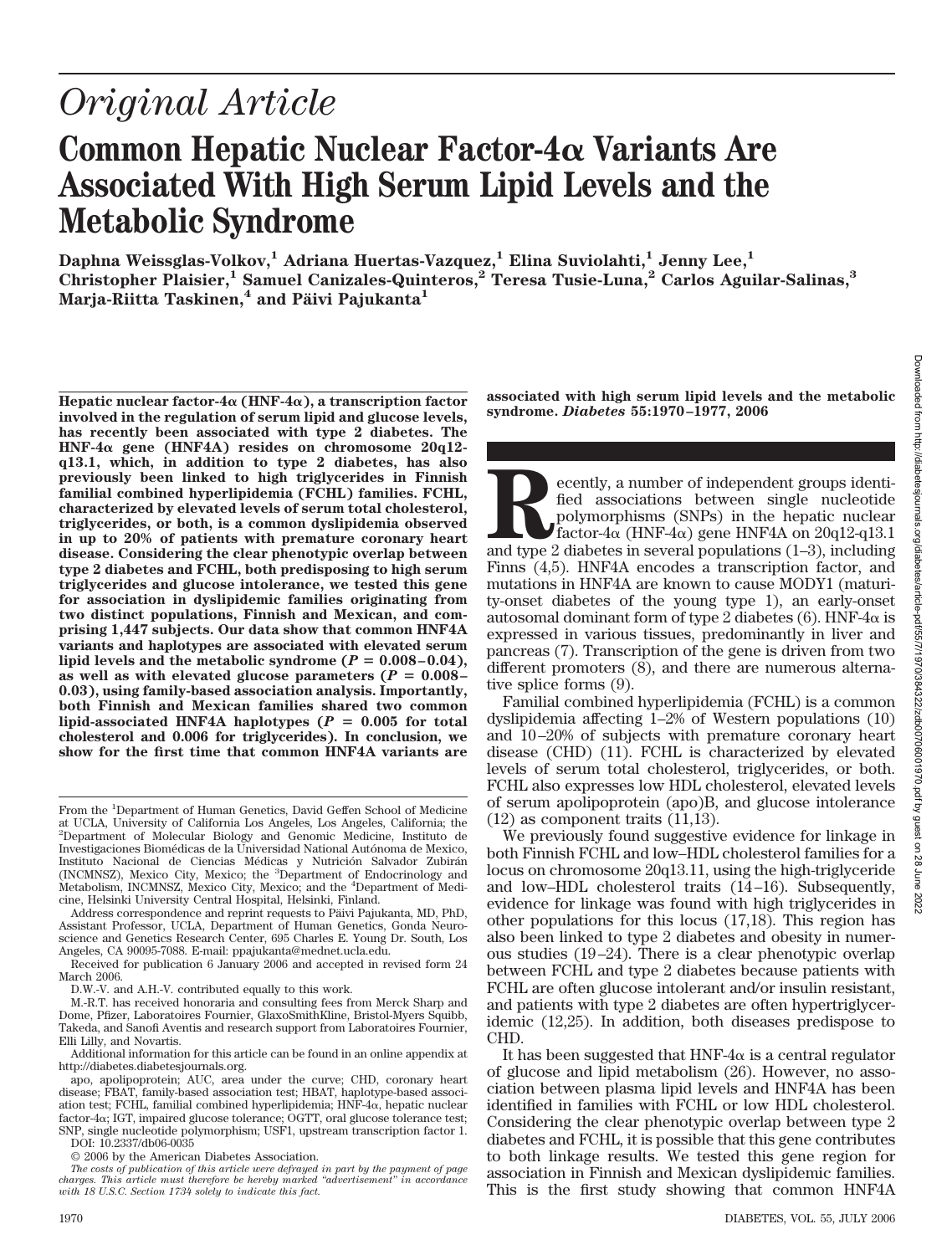variants are associated with high plasma lipid levels and the metabolic syndrome.

#### **RESEARCH DESIGN AND METHODS**

A total of 99 Finnish dyslipidemic families (60 FCHL and 39 low–HDL cholesterol families) were recruited in the Helsinki and Turku University Central Hospitals (14,15,27). All study subjects gave their informed consent. The study design was approved by the ethics committees of the participating centers. The inclusion criteria for FCHL and low–HDL cholesterol families were premature CHD and abnormal lipid profile with total cholesterol and/or triglyceride levels greater than or equal to the age/sex-specific 90th Finnish population percentile for FCHL probands and HDL cholesterol levels less than or equal to the age/sex-specific 10th percentile for HDL cholesterol probands (14,15). Additional lipid criteria for the low–HDL cholesterol probands were total cholesterol  $\leq 6.3$  mmol/l in men and  $\leq 6.0$  mmol/l in women and triglycerides  $\leq 2.3$  mmol/l in both sexes. Exclusion criteria for the FCHL probands were type 1 diabetes, hypothyreosis, or renal disease, and for the low–HDL cholesterol probands they were type 1 diabetes, type 2 diabetes, hepatic or renal disease, and BMI  $>30$  kg/m<sup>2</sup>.

**Mexican FCHL families.** A total of 24 extended Mexican FCHL families with a history of premature CHD were included in this study, comprising 314 family members. The race of all of these subjects is Mestizos. These families were recruited in the Instituto Nacional de Ciencias Médicas y Nutrición Salvador Zubira´n (INCMNSZ) in Mexico City. The inclusion and exclusion criteria for the Mexican FCHL families (28) are fully comparable with the Finnish criteria for FCHL (14,27). The age/sex-specific 90th percentiles for total cholesterol and triglycerides, based on a previous survey of the Mexican population (29), were used to classify the FCHL affection status. Each subject provided written informed consent. The study design was approved by the committee of biomedical research in humans of the INCMNSZ.

**Biochemical analyses of Finnish and Mexican families.** In the Finnish families, serum lipids, glucose parameters, and oral glucose tolerance tests (OGTTs) were performed as previously described (12,14,16). Patients who used lipid-lowering drugs were studied after their lipid-lowering treatment was withdrawn for 4 weeks. In the Mexican families, all of the measurements were performed by the INCMNSZ with commercially available standardized methods (28).

**Phenotypic traits related to type 2 diabetes, impaired glucose tolerance, and the metabolic syndrome.** In the Finnish families, classification of impaired glucose tolerance (IGT) was performed, using World Health Organization criteria (30). The subjects were classified as IGT affected if their serum glucose values at 2 h post–75-g glucose challenge were between 6.7 and 10.0 mmol/l (12). Because type 2 and type 1 diabetes were exclusion criteria for the low–HDL cholesterol probands, resulting in only 46 IGT-affected individuals in these families, we did not analyze this phenotypic trait in the low–HDL cholesterol families. The classification of the metabolic syndrome was performed in the Finnish FCHL and low–HDL cholesterol families, using National Cholesterol Education Program Adult Treatment Panel III criteria (31). In the Mexicans families, we were not able to classify the IGT or metabolic syndrome status because of a lack of some of the phenotypic data required to classify these traits.

**Genotyping and sequencing.** SNPs were genotyped, using the pyrosequencing technique (Pyrosequencing, Foxboro, MA). Primers were designed for PCR, using the Primer3 program, and for detection, using SNP Primer Design software (Pyrosequencing). Sequencing was performed, using an ABI 377XL automated DNA sequencer (Applied Biosystems, Foster City, CA).

All selected SNPs were first tested for association in 42 Finnish FCHL families with 230 genotyped individuals. The five implicated SNPs were further tested for association in an extended sample of 60 Finnish FCHL families with 706 genotyped individuals. This sample of 60 FCHL families consisted of the 42 FCHL families where genotyping was extended to all available family members, as well as 18 additional FCHL families. The same inclusion and exclusion criteria were used to collect all 60 FCHL families. The five implicated SNPs were also genotyped in an independent sample of 39 Finnish low–HDL cholesterol families with 427 genotyped individuals and 24 Mexican FCHL families with 314 genotyped individuals, resulting in a total of 1,447 genotyped subjects. This strategy aimed to minimize multiple testing and verify the initial signals in several sample sets.

For quality control, we replicated 3.5% of genotyped samples. The percentage agreement between samples was -99%. The genotype call rate was 93–99% and genotype error rate 0.0 – 0.6%. The genotypes of the individuals with Mendelian errors were called as 0 in the analyses. All SNPs were in Hardy-Weinberg equilibrium.

**Statistical analysis.** Association analyses of qualitative traits for each individual SNP were performed, using the HHRR (haplotype-based haplotype relative risk) program (32). For quantitative traits, association analysis was performed, using the family-based association test (FBAT) program (33). The haplotypes were tested, using the haplotype-based association test (HBAT) program (33). The option "– e" of HBAT was used in the Finnish families because it is a test of association given linkage. In the relatively small Mexican FCHL sample, we also used the option "-o" of HBAT to assess not only preferential transmission of susceptibility haplotypes to affected individuals, but also less preferential transmissions to unaffected individuals. We also used the "–p" option of HBAT, which performs the Monte-Carlo permutation procedure to correct for multiple testing. Allele frequencies were estimated, using the DOWNFREQ program (34). The PedCheck program was used to assess pedigree inconsistencies (35). Pairwise linkage disequilibrium was tested, using the JLIN (Java LINkage disequilibrium plotter) program (available at www.genepi.com.au/project/jlin). For the subset analyses, the MLINK program (36) was used to perform the parametric two-point analysis, and the location score analysis of the SimWalk2 program (37) was used to perform the parametric multipoint analysis.

For the analysis of FCHL and low–HDL cholesterol Finnish families, triglycerides, total cholesterol, apoB, IGT, and the metabolic syndrome were tested as qualitative traits. Measurements of glucose, insulin, and C-peptide and the area under the curve were tested as quantitative traits. In Mexican FCHL families, three qualitative lipid traits were tested: triglycerides, total cholesterol, and apoB. However, no refined phenotypes for glucose metabolism were available for these families. The affection status for triglycerides, total cholesterol, and apoB traits in the family members was defined, using the 90th Finnish and Mexican age/sex-specific percentiles (14,26,28). The AUC was calculated, using the trapezoid rule (12). Log transformation was performed for the traits that were not normally distributed. The significance of age and/or sex as covariates was tested for all analyzed quantitative traits. The residuals were calculated, using only the significant one(s) of these two, and were used in the association analyses of quantitative traits.

**Functional investigation of HNF4A-associated variants.** The DIG gel shift kit, second generation, was used for sequence-specific DNA binding assays (Roche Applied Science, Indianapolis, IN). Double-stranded oligomers (25 bp) were designed to contain the variant of interest flanked by 12-bp sequences on both sides. All gel mobility shift experiments were repeated twice. Evolutionary conservation across species was evaluated, using the PhastCons program (available at www.genome.ucsc.edu/). The ElDorado tool (available at www.genomatix.de/products/ElDorado/) was used to predict a loss and/or gain of transcription factor binding sites caused by the investigated SNPs.

## **RESULTS**

**Association analyses of lipid phenotypes in Finns.** To study whether variants within the HNF4A gene on 20q12 q13.1 are associated with high serum lipids, we first genotyped the SNP rs2144908, previously associated with type 2 diabetes (Fig. 1) (1,4), in 42 Finnish families with FCHL. We found evidence of association for high triglycerides (Table 1). Consequently, we examined this SNP in an extended sample of 60 Finnish families with FCHL and obtained a *P* value of 0.008 for high triglyceride levels (Table 1).

We subsequently genotyped nine additional SNPs (Fig. 1) selected because of their previous association with type 2 diabetes or based on the linkage disequilibrium structure in the region, which we constructed using both the Hap-Map data and recently published Finnish linkage disequilibrium data (4). These SNPs spanned a total of 77 kb (Fig. 1). The allele frequencies of the genotyped SNPs in probands and spouses are shown in Table 1 of the online appendix (available at http://diabetes.diabetesjournals. org). Although rs2144908 was the only single SNP showing evidence for association with triglycerides, we examined whether HNF4A haplotypes are associated with high serum lipids. Haplotype analysis revealed that a common haplotype of SNPs rs6031558-rs745975-rs3212198, haplotype H1A (1-1-2; 1 indicates the common allele), was also associated with high triglyceride levels  $(P = 0.008)$  (Table 2), whereas haplotype H1B (2-1-1) was implicated as a protective haplotype for high total cholesterol levels (Table 2). These SNPs represent three nonredundant SNPs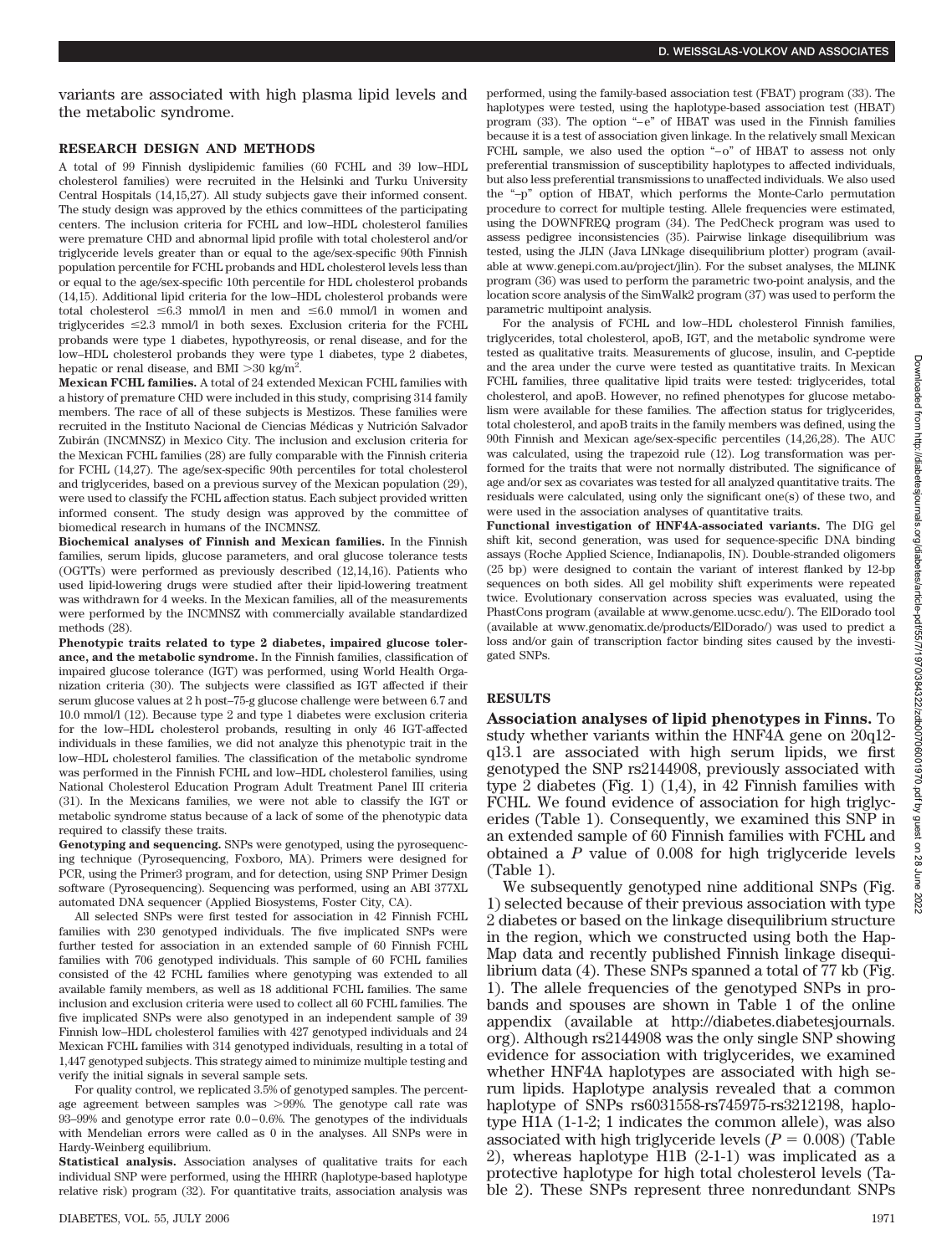



**FIG. 1. HNF4A gene structure and linkage disequilibrium map.** *A***: Positions of 10 SNPs within the HNF4A locus selected for analysis in the Finnish FCHL families. HapMap SNPs are underlined.**  $\bullet$ , SNPs previously associated with type 2 diabetes disease status; \*SNPs genotyped in both Finnish **and Mexican FCHL families.** *B***: Linkage disequilibrium (LD) plot across the HNF4A region. Linkage disequilibrium calculated using 30 CEPH trios with northern and western European ancestry genotyped by the HapMap project (release no. 16c.1/phaseI, June 2005). Linkage disequilibrium is displayed, using the Haploview program v3.11 (available at www.broad.mit.edu/mpg/haploview/).**

because the linkage disequilibrium between them was  $0.8$  (D') (Figs. 1 and 2). We also examined these haplotypes in an extended study sample of 60 Finnish families with FCHL. The inclusion of the additional families did not strengthen the result for high triglycerides; however, the *P* value for high total cholesterol levels improved slightly (Table 2). The apoB trait did not show evidence for association with single SNPs or haplotypes.

**Association analyses of glucose phenotypes in Finns.** Next, we examined whether the SNPs rs6031558-rs745975 rs3212198, forming the lipid-associated H1A and H1B haplotypes, were associated with glucose traits in the Finnish FCHL families. Subjects were classified for IGT, resulting in 132 IGT-affected individuals. We found evidence of association with a *P* value of 0.03 for a different risk haplotype (1-2-2). We also tested the SNPs and haplotypes for association with glucose values 2 h after an OGTT. As with IGT, we found evidence of association for increased glucose values in OGTT with a *P* value of 0.02 for the same risk haplotype (1-2-2). Furthermore, we found that SNP rs2425640, previously associated with type 2 diabetes (2,4), was individually associated with an increase of several glucose parameters (glucose AUC, insulin AUC, and C-peptide AUC;  $P = 0.01, 0.008,$  and 0.03,

# TABLE 1

Association analysis of high triglycerides and apoB with the SNP rs2144908 in the Finnish and Mexican dyslipidemic study samples

| Study sample                | $n^*$            | Major/minor<br>allele† | Heterozygosity/minor<br>allele frequency: | Triglyceride<br>$P$ value | apoB<br>$P$ value |
|-----------------------------|------------------|------------------------|-------------------------------------------|---------------------------|-------------------|
| 42 Finnish FCHL families    | 230, 117, 127    | G/A                    | 0.30/0.21                                 | 0.02                      | <b>NS</b>         |
| 60 Finnish FCHL families    | 706, 202, 257    | G/A                    | 0.31/0.20                                 | 0.008                     | <b>NS</b>         |
| 39 Finnish low–HDL          |                  |                        |                                           |                           |                   |
| cholesterol families        | 427, 49, 113     | G/A                    | 0.31/0.21                                 | <b>NS</b>                 | <b>NS</b>         |
| 99 Finnish FCHL and low-HDL |                  |                        |                                           |                           |                   |
| cholesterol families        | 1, 133, 251, 370 | G/A                    | 0.31/0.20                                 | 0.02                      | 0.03              |
| 24 Mexican FCHL families    | 314, 59, 142     | A/G                    | 0.50/0.40                                 | NS (0.07)                 | 0.04              |

\*The first value is the number of genotyped individuals, the second value indicates the number of triglyceride affected subjects, and the third value the number of apoB-affected subjects; †risk alleles are indicated in bold; ‡allele frequency in all family members.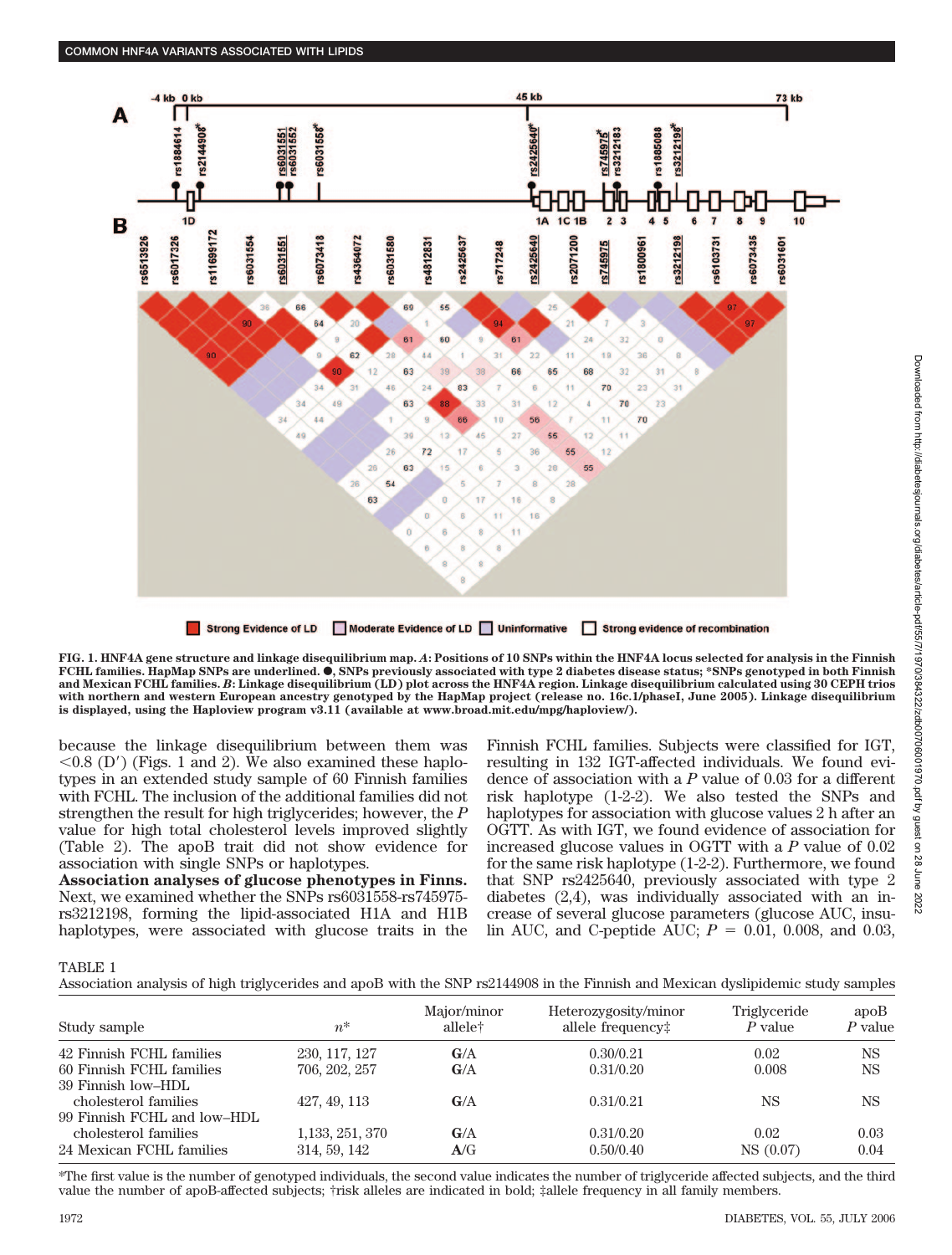## TABLE 2

Association analysis of lipid phenotypes and the metabolic syndrome with rs6031558-rs745975-rs3212198 haplotypes in Finnish dyslipidemic families

| Study sample and trait                           | $n^*$ | Haplotype        | Frequency† | $P$ value |
|--------------------------------------------------|-------|------------------|------------|-----------|
| 42 Finnish FCHL families                         | 230   |                  |            |           |
| <b>Triglycerides</b>                             | 117   | H <sub>1</sub> A | 0.28       | 0.008     |
| Total cholesterol                                | 131   | H1B              | 0.15       | 0.04      |
| 60 Finnish FCHL families                         | 706   |                  |            |           |
| Triglyceride                                     | 202   | H1A              | 0.35       | 0.03      |
| Total cholesterol                                | 205   | H1B              | 0.15       | 0.02      |
| Metabolic syndrome                               | 158   | H <sub>1</sub> A | 0.35       | NS(0.07)  |
| 39 Finnish low-HDL cholesterol families          | 427   |                  |            |           |
| Metabolic syndrome                               | 60    | H1B              | 0.16       | 0.01      |
| 99 Finnish FCHL and low-HDL cholesterol families | 1,133 |                  |            |           |
| Total cholesterol                                | 246   | H1B              | 0.16       | 0.02      |
| Metabolic syndrome                               | 218   | H <sub>1</sub> A | 0.35       | 0.02      |
|                                                  |       | H1B              | 0.16       | 0.02      |

\*The number of genotyped and trait-affected subjects for study sample and trait, respectively; †haplotype frequency in all family members. H1A, risk haplotype of 1-1-2 alleles, where 1 indicates the common allele; H1B, protective haplotype of 2-1-1 alleles.

respectively) (Table 3). Haplotype analysis also revealed that the combined analysis of rs2425640 and rs745975 is significantly associated with glucose parameters for common risk (H2A) and protective (H2B) haplotypes (Table 3).

We next examined the four SNPs that formed the haplotypes (rs6031558, rs2425640, rs745975, and rs3212198) and the individually associated rs2144908 in an independent study sample of 427 individuals from 39 Finnish low–HDL cholesterol families. The lipid trait implicated in the low–



**FIG. 2. Pairwise linkage disequilibrium and distances between SNPs (in bp).** *A***: Linkage disequilibrium between markers tested in Finnish FCHL spouses (***left***) and probands (***right***).** *B***: Linkage disequilibrium between markers tested in Mexican FCHL spouses (***left***) and probands (***right***). D** is shown in the upper triangle, and the scale for D' is presented at the top.  $r^2$  is shown in the lower triangle, and the scale for  $r^2$  is presented on **the** *right***.**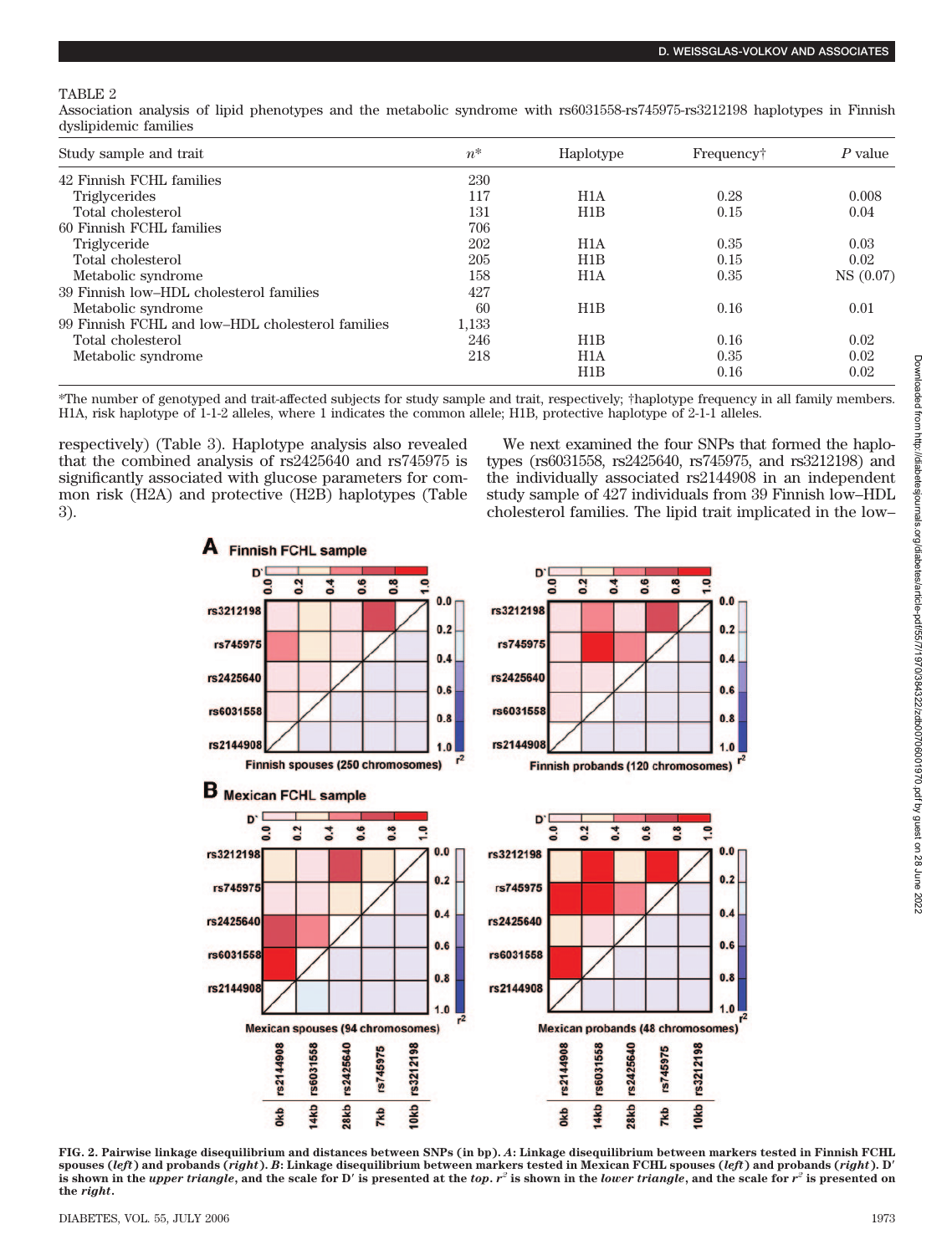#### TABLE 3

Association analysis of glucose parameters with the SNP rs2425640 and rs2425640-rs745975 haplotypes in 706 genotyped individuals from 60 Finnish FCHL families

| SNP or haplotype                    | Frequency <sup>*</sup> | AUC glucose<br>$P$ value | AUC insulin<br>P value | AUC C-peptide<br>P value |
|-------------------------------------|------------------------|--------------------------|------------------------|--------------------------|
| rs2425640                           | 0.38                   | 0.01                     | 0.008                  | 0.03                     |
| rs2425640-rs745975 (H2A)†           | $0.32\,$               | 0.01                     | 0.009                  | 0.02                     |
| rs2425640-rs745975 (H2B) $\ddagger$ | $\rm 0.51$             | 0.01                     | 0.006                  | NS                       |

\*Allele/ haplotype frequency in all family members; †H2A, risk haplotype of 2-1 alleles, where 1 indicates the common allele; ‡H2B, protective haplotype of 1-1 alleles.

HDL cholesterol families was high total cholesterol for a different protective haplotype of SNPs rs6031558 rs745975-rs3212198, 1-1-1 ( $P = 0.04$ ). Total cholesterol was also implicated in the combined analysis of 1,133 subjects from 60 FCHL and 39 low–HDL cholesterol families for the same protective haplotype (H1B) as for FCHL families  $(P = 0.02)$  (Table 2). In the low–HDL cholesterol sample, we did not obtain significant evidence for association with other lipid traits. It is worth noting, however, that a plasma triglyceride level -2.3 mmol/l was an exclusion criterion for the probands of the low–HDL cholesterol families, and there were only 49 subjects affected with high triglycerides in these families.

**Association analyses of the metabolic syndrome in Finns.** We examined whether the haplotypes are associated with the metabolic syndrome status in the Finnish dyslipidemic families. There were 218 affected individuals for the metabolic syndrome in the Finnish FCHL and low–HDL cholesterol families. Interestingly, the same risk (H1A) and protective (H1B) haplotypes associated with high triglycerides and total cholesterol levels, respectively, were also associated with the metabolic syndrome (Table 2).

**Investigation of the previously known nonsynonymous HNF4A SNPs.** We examined 16 unrelated affected Finnish FCHL individuals for frequencies of all validated nonsynonymous HNF4A SNPs (rs1800961, rs6093980, rs6031602, and rs10632391) by sequencing. We found that two affected individuals were heterozygotes for the rare nonsynonymous mutation T130I (rs1800961). None of the other variants were polymorphic in the 16 subjects. We genotyped the 42 FCHL Finnish families for the SNP rs1800961. The genotype results revealed only three additional heterozygotes from two separate families. We examined the serum lipid and glucose parameters of the mutation carriers, but the variant did not cosegregate with lipid or glucose traits.

**Association analyses of lipid phenotypes in Mexicans.** To validate the associations observed in the Finns, we examined the four SNPs that formed the haplotypes (rs6031558, rs2425640, rs745975, and rs3212198) and individually associated rs2144908 in 24 Mexican FCHL families with 314 genotyped individuals. The major allele (A) of rs2144908 was individually associated with elevated apoB levels  $(P = 0.04)$  (Table 1). The same risk (H1A) and protective (H1B) haplotypes (rs6031558-rs745975 rs3212198) as in the Finns were implicated with high triglycerides in the Mexicans (Table 4), although in the Mexicans, most of the association seems to be derived from the first SNP (rs6031558) of the H1A and H1B haplotypes and the two first SNPs (rs6031558-rs745975) of the H1A and H1B haplotypes (Table 4). We were not able to test the haplotypes for IGT, OGTT, glucose parameters, or the metabolic syndrome in the Mexican families because of a lack of this information. No other lipid traits showed evidence for association with single SNPs or haplotypes.

**Association analyses of lipid phenotypes in the combined study sample of Finnish and Mexican FCHL families.** We also performed a combined association analysis of 1,020 subjects from 60 Finnish and 24 Mexican FCHL families for the haplotypes implicated in both study samples (Table 5). In the combined analyses, the significance of the risk (H1A) and protective (H1B) haplotypes improved compared with the Finnish FCHL sample alone, resulting in *P* values of 0.006 and 0.005 in the combined analysis (Table 5).

The analyzed traits are highly correlated lipid and glucose parameters, making the Bonferroni correction a conservative approach to correct for multiple testing. Therefore, we also tested the haplotypes, using the –p option of HBAT to correct for multiple testing. Comparable results were obtained with this approach (data not shown).

TABLE 4

Association analysis of the 24 Mexican FCHL families for high triglycerides

| SNP or haplotype                                                                                                                             | Implicated allele<br>or haplotype | Frequency*   | <b>Triglycerides</b><br>$P$ value <sup><math>\dagger</math></sup> | Triglycerides<br>$P$ value $\ddagger$ |
|----------------------------------------------------------------------------------------------------------------------------------------------|-----------------------------------|--------------|-------------------------------------------------------------------|---------------------------------------|
| rs6031558                                                                                                                                    | 1 Risk allele                     | 0.81         | 0.004                                                             | 0.02                                  |
| H <sub>1</sub> A haplotype and its combinations (risk haplotypes) §<br>H <sub>1</sub> A (rs6031558-rs745975-rs3212198)<br>rs6031558-rs745975 | $H1A(1-1-2)$<br>$1 - 1$           | 0.27<br>0.80 | 0.02<br>0.0009                                                    | 0.05<br>0.1                           |
| H <sub>1</sub> B haplotype and its combinations (protective haplotypes)<br>H1B (rs6031558-rs745975-rs3212198)<br>rs6031558-rs745975          | $H1B(2-1-1)$<br>$2-1$             | 0.06<br>0.11 | 0.006<br>0.001                                                    | 0.1<br>0.05                           |

\*Haplotype frequency in all family members; †*P* value obtained using the -o option of FBAT (for the single SNP) or HBAT (for haplotypes); ‡*P* value obtained using the -e option of the FBAT or HBAT program; §H1A, risk haplotype of 1-1-2 alleles, where 1 indicates the common allele;  $\parallel$ H1B, protective haplotype of 2-1-1 alleles.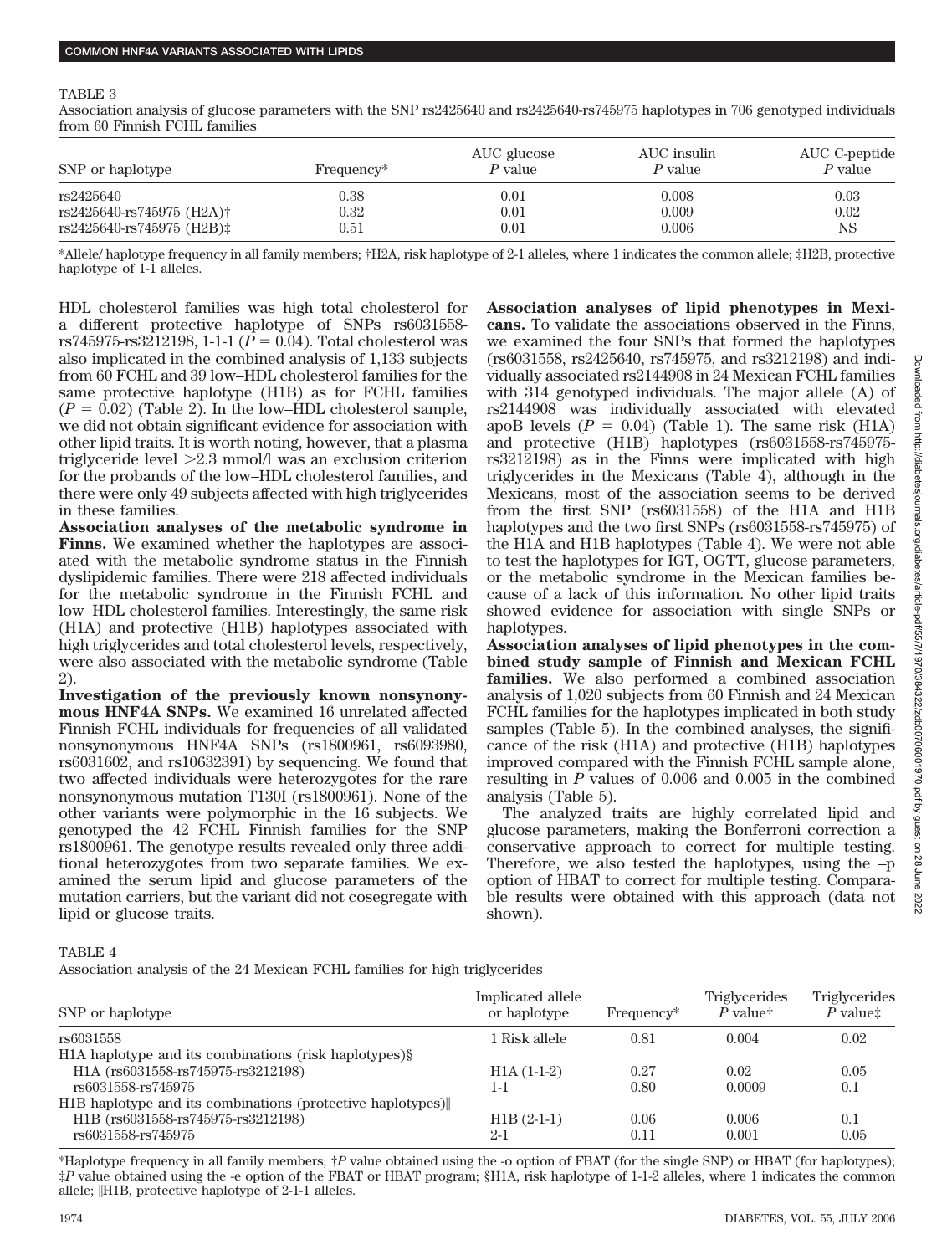#### TABLE 5

Association analysis of high triglycerides and total cholesterol with rs6031558-rs745975-rs3212198 haplotypes in a combined analysis of 1,020 subjects from 60 Finnish and 24 Mexican FCHL families

| Haplotype                     | Frequency* | <b>Triglycerides</b><br>$P$ value <sup><math>\dagger</math></sup> | Total cholesterol<br>$P$ value <sup><math>\dagger</math></sup> |
|-------------------------------|------------|-------------------------------------------------------------------|----------------------------------------------------------------|
| H1A <sup>±</sup>              | 0.32       | 0.006                                                             | 0.04                                                           |
| H <sub>1</sub> B <sub>§</sub> | 0.13       | NS(0.08)                                                          | 0.005                                                          |

\*Haplotype frequency in all family members; †*P* value obtained using the -e option of HBAT; ‡H1A, risk haplotype of 1-1-2 alleles, where 1 indicates the common allele; §H1B, protective haplotype of 2-1-1 alleles.

**Subset analyses to investigate whether the associated SNP or haplotype explain the linkage in Finns.** We used subset analyses to examine whether the SNP rs2144908 and/or H1A haplotype explain the linkage at 20q12-q13.1 for high triglycerides (16). First, we used the "viewstat" and "viewhap" options of FBAT/HBAT to divide the 92 FCHL and low–HDL cholesterol families of the original linkage study (16) into at-risk and not-at-risk families based on whether the family contributed positively to the *z*-score statistics. For H1A, the 33 at-risk, 59 not-at-risk, and all 92 families produced logarithm of odds (LOD) scores of 1.8, 0.6, and 2.3 for the peak marker D20S102, suggesting that the H1A haplotype explains most of the linkage. For rs2144908, 22 at-risk and 70 not-at-risk families produced LOD scores of 1.1 and 1.2, respectively, indicating that this SNP cannot explain the original linkage.

Second, we divided the families into linked and nonlinked families, based on whether the family had a positive LOD score  $(>0.0)$  for the peak marker D20S102 (16), and we performed association analysis separately in each group, using the HHRR test for rs2144908 and HBAT for the H1A haplotype. Comparison of the association results for the H1A haplotype between the 27 linked, 65 nonlinked, and all 92 families showed that the haplotype association is obtained from the linked families ( $P = 0.03$ ) and 0.4, 0.05, respectively). For rs2144908, the nonlinked families produced a *P* value of 0.01, and the linked and all 92 families produced *P* values of 0.8 and 0.02, respectively, suggesting the possibility of locus heterogeneity even in Finns. The results of the multipoint analyses were in very good agreement with these two-point results (data not shown). Taken together, these data suggest that the H1A haplotype explains most of the linkage (16).

**Pairwise linkage disequilibrium between FCHL affected and unaffected individuals in Finnish and Mexican samples.** We examined the pairwise linkage disequilibrium of the five implicated SNPs separately in the Finnish and Mexican FCHL probands and unaffected spouses (Fig. 2). In both the Finns and Mexicans, pairwise linkage disequilibrium was low in spouses, whereas for the SNPs forming the associated haplotypes, the pairwise linkage disequilibrium, measured by  $D'$ , appears to be higher in the Finnish and Mexican affected subjects than in spouses. (Fig. 2A and *B*; *upper triangle*). However, the  $r^2$ values indicate no linkage disequilibrium between SNPs in either the Finnish or Mexican probands or spouses (Fig. 2). This difference between the D' and  $r^2$  results may reflect the dissimilarity of the allele frequencies of the SNPs because, unlike  $D'$  statistics, the  $r^z$  statistics depends on the allele frequencies of the two SNPs. Because small sample size  $(<100$  chromosomes) is also known to

affect the linkage disequilibrium estimates (38), the Mexican linkage disequilibrium estimates need to be interpreted with caution.

**Functional investigation of the associated HNF4A variants.** We hypothesized that the five implicated SNPs were either functional or in linkage disequilibrium with unknown causative variants. We did not choose to sequence the entire 77-kb region because of its size. Alternatively, we used experimental and computational tools to explore the potential functional significance of these five SNPs (online appendix Fig. 1). All five SNPs are intronic (Fig. 1 and online appendix Fig. 1*A*). Because the SNP  $rs745975$  resides 2 bp apart from the consensus 3' splice site in intron 2, it may alter splicing. The intronic tag SNP rs3212198 is in high linkage disequilibrium with SNPs within exons 6–9, possibly tagging a functional variant within this region. Next, we examined the conservation of each SNP and its surrounding area  $(\sim 225$  bp) across five species (online appendix Fig. 1*B*). The SNP rs6031558 is located in a conserved intronic region, and the tag SNP rs3212198 is in close proximity to a highly conserved intronic region, suggesting that these SNPs may tag variants in potential regulatory regions. We also examined both computationally and experimentally whether the five SNPs alter binding sites for DNA binding proteins. Using the Genomatix Suite's ElDorado tool, we identified several putative changes for four SNPs (online appendix Fig. 1*C*). None of the five investigated SNPs produced a specific electrophoretic mobility shift (data not shown). Because we have not exhaustively examined the variants under different conditions, it is still possible that one of the variants binds nuclear factors. To conclude, the possible regulatory role of the five SNPs cannot be fully excluded without more detailed functional analyses. However, because none of these SNPs represents a missense or nonsense variant with obvious functional consequences, it is more likely that the actual functional variants are in the context of the associated haplotypes formed by these SNPs.

#### **DISCUSSION**

In the current study, we demonstrated that common HNF4A variants and their haplotypes are associated with high serum lipid levels in Finnish and Mexican FCHL families. Importantly, both populations shared lipid-associated HNF4A risk and protective haplotypes. Furthermore, this is the first study implicating the HNF4A gene in the metabolic syndrome.

The metabolic syndrome is associated with increased risk of cardiovascular disease (39). Here, the connection between HNF4A and the metabolic syndrome was established by investigating two different dyslipidemic cohorts, Finnish FCHL and low–HDL cholesterol families, who differ significantly in the inclusion and exclusion criteria for lipids. With the exception of total cholesterol and the metabolic syndrome, no other traits showed evidence for association in this combined set of FCHL and low–HDL cholesterol families, suggesting that susceptibility variants of these phenotypic traits partially overlap among these clinically different dyslipidemic families.

The extent of linkage disequilibrium is relatively low at the HNF4A locus (4,5), making it challenging to capture most of the genetic variation. Thus, by genotyping the SNPs of the current study, we did not cover the majority of the common variations in the 77-kb gene region, making it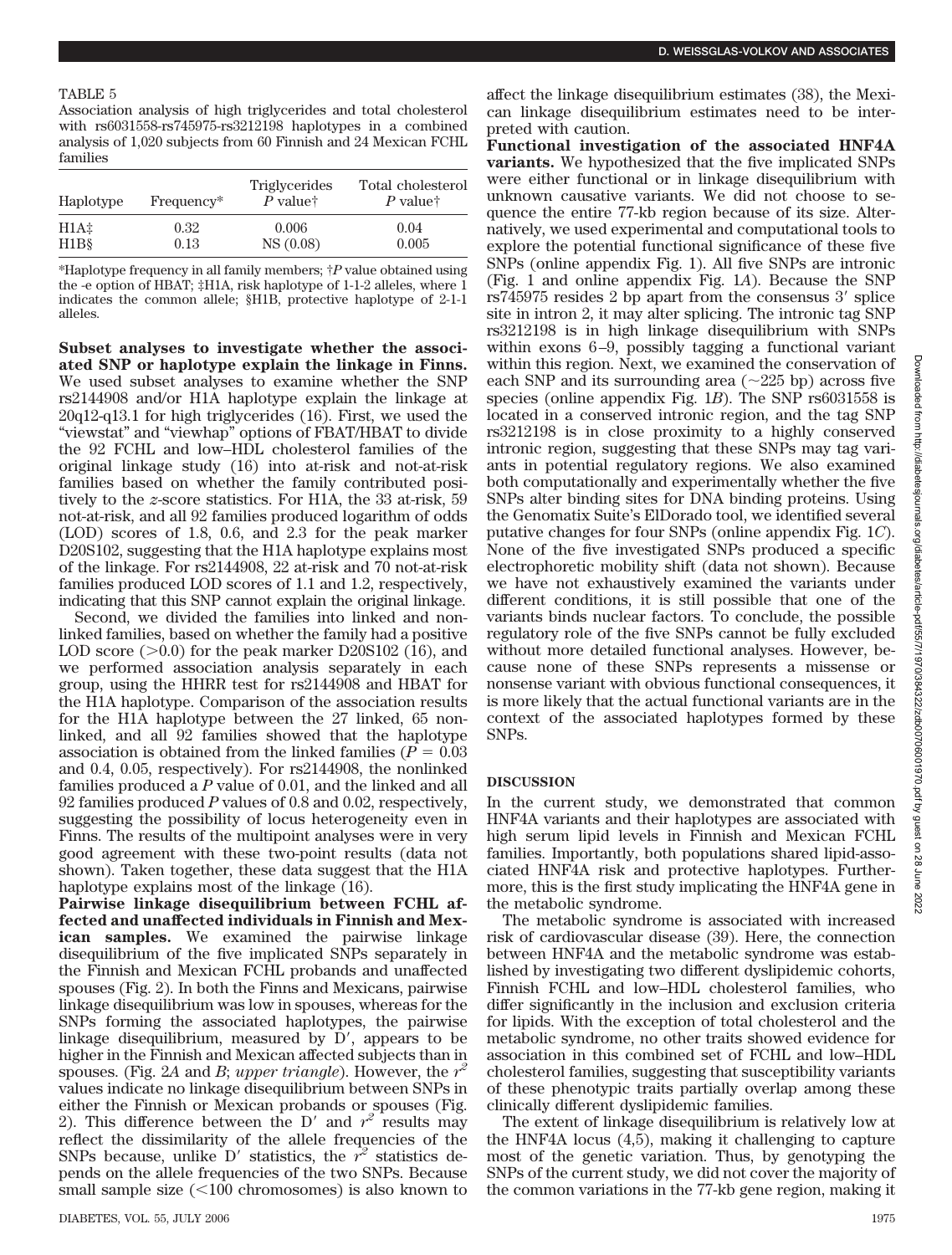unlikely that the investigated SNPs represent the actual causative variant(s). Interestingly, a gene called R3HDML (R3H domain containing-like), with an unknown function, forms an additional putative regional candidate gene that may explain the observed association because R3HDML resides 5' to HNF4A in the same large linkage disequilibrium block with rs2144908 and rs6031558. In the current study, only two SNPs showed evidence of association as singletons. However, because all four of the SNPs (rs6031558, rs2425640, rs745975, and rs3212198) implicated in the haplotypes (H1A-B and H2A-B) represent nonredundant SNPs based on the HapMap data, additional genetic information was captured by analyzing these haplotypes in the association analyses. Because the functionally relevant polymorphism(s) can be in the context of these haplotypes, sequencing of the subjects with the risk/protective haplotypes for the 77-kb HNF4A gene region is warranted in future studies.

The two SNPs implicated as singletons in the FCHL families have previously been associated with type 2 diabetes (1,2,4). The SNP rs2144908 was associated with type 2 diabetes in Finns and Ashkenazi Jews (1,4) and the rs2425640 in Finns and the Amish (2,4). However, the association of rs1884613, in complete linkage disequilibrium with rs2144908, was not confirmed in a recent large study (5). The H1A and H1B haplotypes have not yet been tested for type 2 diabetes. The haplotype SNP rs6031558 seemed to be individually associated with type 2 diabetes in Pima Indians (40), although the variant was rare in Pima Indians. The haplotype SNP rs745975 was not individually associated with type 2 diabetes in Finns (4). These discrepancies may imply that the SNPs do not represent the actual functional variants.

Many of the genes regulated by HNF4A are involved in glucose and lipid metabolism (41,42). Accordingly, HNF4A is an excellent candidate gene for the clinical characteristics of FCHL and type 2 diabetes. The association of HNF4A variants with several lipid and glucose traits provides further support for the hypothesis that HNF4A is involved in the complex FCHL phenotype.

The upstream transcription factor 1 (USF1) gene has been recently associated with FCHL in several populations (28,43,44). Similar to HNF-4 $\alpha$ , USF1 is a transcription factor, and many of the genes regulated by USF1 are also involved in lipid and glucose metabolism. A recent study demonstrates that sequences from sites bound by  $HNF-4\alpha$ and USF1 showed significant overlap in HepG2 cells (45). Interactions between DNA sequence variants are expected to play a crucial role in complex traits, such as FCHL. Based on this (45) and the current study, it is tempting to propose that variants in USF1 and HNF4A may interactively confer susceptibility to FCHL. In future studies, we intend to investigate the possible interaction between USF1 and HNF4A risk alleles both in Finnish and Mexican dyslipidemic families.

In conclusion, we observed that common DNA sequence variants in the HNF4A gene are associated with elevated serum lipid levels and the metabolic syndrome in two independent Finnish study samples. Importantly, we also observed the same common HNF4A haplotypes to be associated with elevated serum lipid levels in Mexican FCHL families. Because HNF4A variants have now been implicated in type 2 diabetes, FCHL, and the metabolic syndrome, this association may partly explain the wellknown phenotypic overlap between these common disorders.

# **ACKNOWLEDGMENTS**

This research was supported by a UC-MEXUS CONACYT grant, National Institutes of Health Grants HL-28481 and HL-70150, and American Heart Association Grant 0430180N.

We thank the patients and family members for their participation in this study. L. Peltonen is thanked for the Finnish sample collection; A. Lopez for the Mexican sample collection; and L. Riba, E. Nikkola, A. Jokiaho, H. Heikelä, and S. Ramirez for laboratory technical assistance.

#### **REFERENCES**

- 1. Love-Gregory LD, Wasson J, Ma J, Jin CH, Glaser B, Suarez BK, Permutt MA: A common polymorphism in the upstream promoter region of the hepatocyte nuclear factor 4 alpha gene on chromosome 20q is associated with type 2 diabetes and appears to contribute to the evidence for linkage in an Ashkenazi Jewish population. *Diabetes* 53:1134 –1140, 2004
- 2. Damcott CM, Hoppman N, Ott SH, Reinhart LJ, Wang J, Pollin TI, O'Connell JR, Mitchell BD, Shuldiner AR: Polymorphisms in both promoters of hepatocyte nuclear factor  $4-\alpha$  are associated with type 2 diabetes in the Amish. *Diabetes* 53:3337–3341, 2004
- 3. Hansen SK, Rose CS, Glumer C, Drivsholm T, Borch-Johnsen K, Jorgensen T, Pedersen O, Hansen T: Variation near the hepatocyte nuclear factor (HNF)-4alpha gene associates with type 2 diabetes in the Danish population. *Diabetologia* 48:452– 458,2005
- 4. Silander K, Mohlke KL, Scott LJ, Peck EC, Hollstein P, Skol AD, Jackson AU, Deloukas P, Hunt S, Stavrides G, Chines PS, Erdos MR, Narisu N, Conneely KN, Li C, Fingerlin TE, Dhanjal SK, Valle TT, Bergman RN, Tuomilehto J, Watanabe RM, Boehnke M, Collins FS: Genetic variation near the hepatocyte nuclear factor- $4\alpha$  gene predicts susceptibility to type 2 diabetes. *Diabetes* 53:1141–1149, 2004
- 5. Winckler W, Graham RR, de Bakker PI, Sun M, Almgren P, Tuomi T, Gaudet D, Hudson TJ, Ardlie KG, Daly MJ, Hirschhorn JN, Groop L, Altshuler D: Association testing of variants in the hepatocyte nuclear factor- $4\alpha$  gene with risk of type 2 diabetes in 7,883 people. *Diabetes* 54:886 – 892, 2005
- 6. Yamagata K, Furuta H, Oda N, Kaisaki PJ, Menzel S, Cox NJ, Fajans SS, Signorini S, Stoffel M, Bell GI: Mutations in the hepatocyte nuclear factor 4, alpha gene in maturity-onset diabetes of the young (MODY1). *Nature* 384:458 – 460, 1996
- 7. Sladek FM, Seidel S: Hepatocyte nuclear factor 4a. In *Nuclear Receptors and Genetic Disease*. Burris TP, McCabeed, Eds. London, Academic Press, 2001
- 8. Thomas H, Jaschkowitz K, Bulman M, Frayling TM, Mitchell SM, Roosen S, Lingott-Frieg A, Tack CJ, Ellard S, Ryffel GU, Hattersley AT: A distant upstream promoter of the HNF-4 alpha gene connects the transcription factors involved in maturity-onset diabetes of the young. *Hum Mol Genet* 10:2089 –2097, 2001
- 9. Nakhei H, Lingott A, Lemm I, Ryffel GU: An alternative splice variant of the tissue specific transcription factor HNF-4 alpha predominates in undifferentiated murine cell types. *Nucleic Acid Res* 26:497–504, 1998
- 10. Grundy SM, Chait A, Brunzell JD: Familial combined hyperlipidemia workshop. *Arteriosclerosis* 7:203–207, 1989
- 11. Goldstein JL, Schrott HG, Hazzard WR, Bierman EL, Motulsky AG: Hyperlipidemia in coronary heart disease. II. Genetic analysis of lipid levels in 176 families and delineation of a new inherited disorder, combined hyperlipidemia. *J Clin Invest* 52:1544 –1568, 1973
- 12. Vakkilainen J, Porkka KV, Nuotio I, Pajukanta P, Suurinkeroinen L, Ylitalo K, Viikari JS, Ehnholm C, Taskinen MR: Glucose intolerance in familial combined hyperlipidaemia: EUFAM Study Group. *Eur J Clin Invest* 28:24 –32, 1998
- 13. Nikkila¨ EA, Aro A: Family study of serum lipids and lipoproteins in coronary heart-disease. *Lancet* 1:954 –959, 1973
- 14. Pajukanta P, Nuotio I, Terwilliger JD, Porkka KV, Ylitalo K, Pihlajamaki J, Suomalainen AJ, Syvanen AC, Lehtimaki T, Viikari JS, Laakso M, Taskinen MR, Ehnholm C, Peltonen L: Linkage of familial combined hyperlipidaemia to chromosome 1q21– q23. *Nat Genet* 18:369 –373, 1998
- 15. Soro A, Pajukanta P, Lilja HE, Ylitalo K, Hiekkalinna T, Perola M, Cantor RM, Viikari JS, Taskinen MR, Peltonen L: Genome scans provide evidence for low-HDL-C loci on chromosomes 8q23, 16q24.1–24.2, and 20q13.11 in Finnish families. *Am J Hum Genet* 70:1333–1340, 2002
- 16. Lilja HE, Suviolahti E, Soro-Paavonen A, Hiekkalinna T, Day A, Lange K, Sobel E, Taskinen MR, Peltonen L, Perola M, Pajukanta P: Locus for quantitative HDL-cholesterol on chromosome 10q in Finnish families with dyslipidemia. *J Lipid Res* 45:1876 –1884, 2004